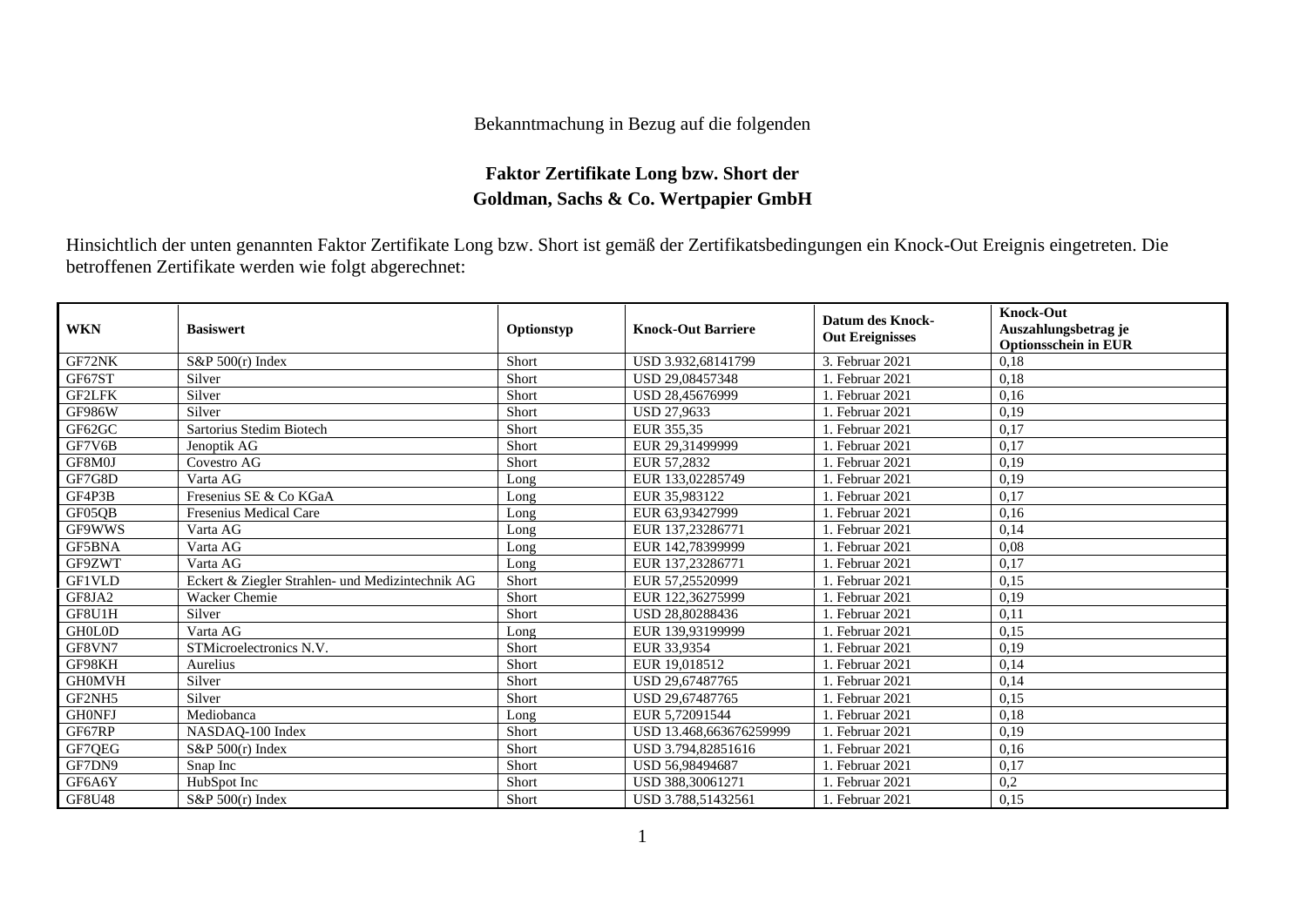| <b>WKN</b>    | <b>Basiswert</b>                        | Optionstyp | <b>Knock-Out Barriere</b> | <b>Datum des Knock-</b><br><b>Out Ereignisses</b> | <b>Knock-Out</b><br>Auszahlungsbetrag je<br><b>Optionsschein in EUR</b> |
|---------------|-----------------------------------------|------------|---------------------------|---------------------------------------------------|-------------------------------------------------------------------------|
| GF7UTY        | S&P $500(r)$ Index                      | Short      | USD 3.798,54274589        | 1. Februar 2021                                   | 0,14                                                                    |
| GF4P31        | Amazon.com                              | Short      | USD 3.344,89367134        | 1. Februar 2021                                   | 0,17                                                                    |
| GF8VQ9        | <b>IRHYTHM TECHNOLOGIES INC</b>         | Short      | USD 201,10228777          | 1. Februar 2021                                   | 0,18                                                                    |
| GF8TY9        | International Flavors & Fragrances Inc. | Short      | USD 126,55813264          | 1. Februar 2021                                   | 0,18                                                                    |
| <b>GF688N</b> | Wheaton Precious Metals Corp.           | Short      | USD 45,6566424            | 1. Februar 2021                                   | $\overline{0,2}$                                                        |
| GF91DX        | EMERGENT BIOSOLUTIONS INC.              | Short      | USD 112,25928123          | 1. Februar 2021                                   | 0,14                                                                    |
| GF8B1X        | Skyworks Solutions Inc                  | Short      | USD 184,94404473          | 1. Februar 2021                                   | 0,17                                                                    |
| GF8JVT        | Snap Inc                                | Short      | USD 55,62008748           | 1. Februar 2021                                   | 0,19                                                                    |
| GF72JV        | PVH Corp.                               | Long       | USD 79,90260942           | 1. Februar 2021                                   | 0,18                                                                    |
| GC9TN4        | McCormick & Company, Incorporated       | Long       | USD 87,47162599           | 1. Februar 2021                                   | 0,18                                                                    |
| GF8UWB        | Nektar Therapeutics                     | Short      | USD 22,17252355           | 1. Februar 2021                                   | 0,14                                                                    |
| GF8YV2        | Fresnillo                               | Short      | GBP 11,34441961           | 1. Februar 2021                                   | 0,15                                                                    |
| GF72JU        | PVH Corp.                               | Long       | USD 81,88370399           | 1. Februar 2021                                   | 0,18                                                                    |
| GF8XXE        | Safran                                  | Long       | EUR 102,01799999          | 1. Februar 2021                                   | 0,18                                                                    |
| GF8Y1F        | Amplifon S.p.A.                         | Short      | EUR 34,25959104           | 1. Februar 2021                                   | 0,07                                                                    |
| GF3QQE        | Safran                                  | Long       | EUR 101,49749999          | 1. Februar $2021$                                 | 0,18                                                                    |
| GF84PA        | Seagen Inc                              | Long       | USD 160,82033             | 1. Februar 2021                                   | 0,17                                                                    |
| GF3W2U        | Wheaton Precious Metals Corp.           | Short      | USD 42,84660441           | 1. Februar 2021                                   | 0.15                                                                    |
| GF7DHJ        | Royal Dutch Shell plc                   | Long       | EUR 15,01163999           | 1. Februar 2021                                   | 0,18                                                                    |
| GF93L3        | Hologic Inc                             | Short      | USD 82,951092             | 1. Februar 2021                                   | 0,17                                                                    |
| GF4F6B        | Charter Communications, Inc.            | Long       | USD 594,558216            | 1. Februar 2021                                   | 0,14                                                                    |
| GF5JZB        | TechnipFMC                              | Long       | EUR 8,60359911            | 1. Februar 2021                                   | $\overline{0,2}$                                                        |
| GF91C4        | Oorvo Inc                               | Short      | USD 177,78355198          | 2. Februar 2021                                   | 0,19                                                                    |
| GF8B0W        | NATIONAL BEVERAGE CORP.                 | Long       | USD 123,75541428          | 2. Februar 2021                                   | 0,2                                                                     |
| GF0TR6        | Fresenius SE & Co KGaA                  | Long       | EUR 35,1585               | 2. Februar 2021                                   | 0,18                                                                    |
| GF8J8L        | Wacker Chemie                           | Short      | EUR 127,353125            | 2. Februar 2021                                   | 0,19                                                                    |
| GF4UHP        | Fresenius SE & Co KGaA                  | Long       | EUR 35,3388               | 2. Februar 2021                                   | 0,15                                                                    |
| GF56AA        | Fresenius Medical Care                  | Long       | EUR 62,66199999           | 2. Februar 2021                                   | 0,001                                                                   |
| GF45QV        | Fresenius Medical Care                  | Long       | EUR 62,66199999           | 2. Februar 2021                                   | 0,001                                                                   |
| GF3ZWG        | Straumann Holding AG                    | Short      | CHF 1.041,82799999        | 2. Februar 2021                                   | 0,16                                                                    |
| GF6P9P        | Daimler                                 | Short      | EUR 59,639546             | 2. Februar 2021                                   | 0,17                                                                    |
| GF8JTX        | Daimler                                 | Short      | EUR 59,5578               | 2. Februar 2021                                   | 0,19                                                                    |
| GF96JV        | <b>AIXTRON SE</b>                       | Short      | EUR 16,167                | 2. Februar 2021                                   | 0,15                                                                    |
| GF6ADP        | Sartorius                               | Short      | EUR 433,575               | 2. Februar 2021                                   | 0,16                                                                    |
| GF96S7        | Salzgitter                              | Short      | EUR 22,24619999           | 2. Februar 2021                                   | 0,14                                                                    |
| GF6VBH        | Carl-Zeiss Meditec AG                   | Short      | EUR 134,92694             | 2. Februar 2021                                   | 0,18                                                                    |
| GF8NJD        | Alphabet                                | Short      | USD 1.939,37699999        | 2. Februar 2021                                   | 0,17                                                                    |
| GF6AP5        | ServiceNow Inc                          | Short      | USD 570,513184            | 2. Februar 2021                                   | 0,16                                                                    |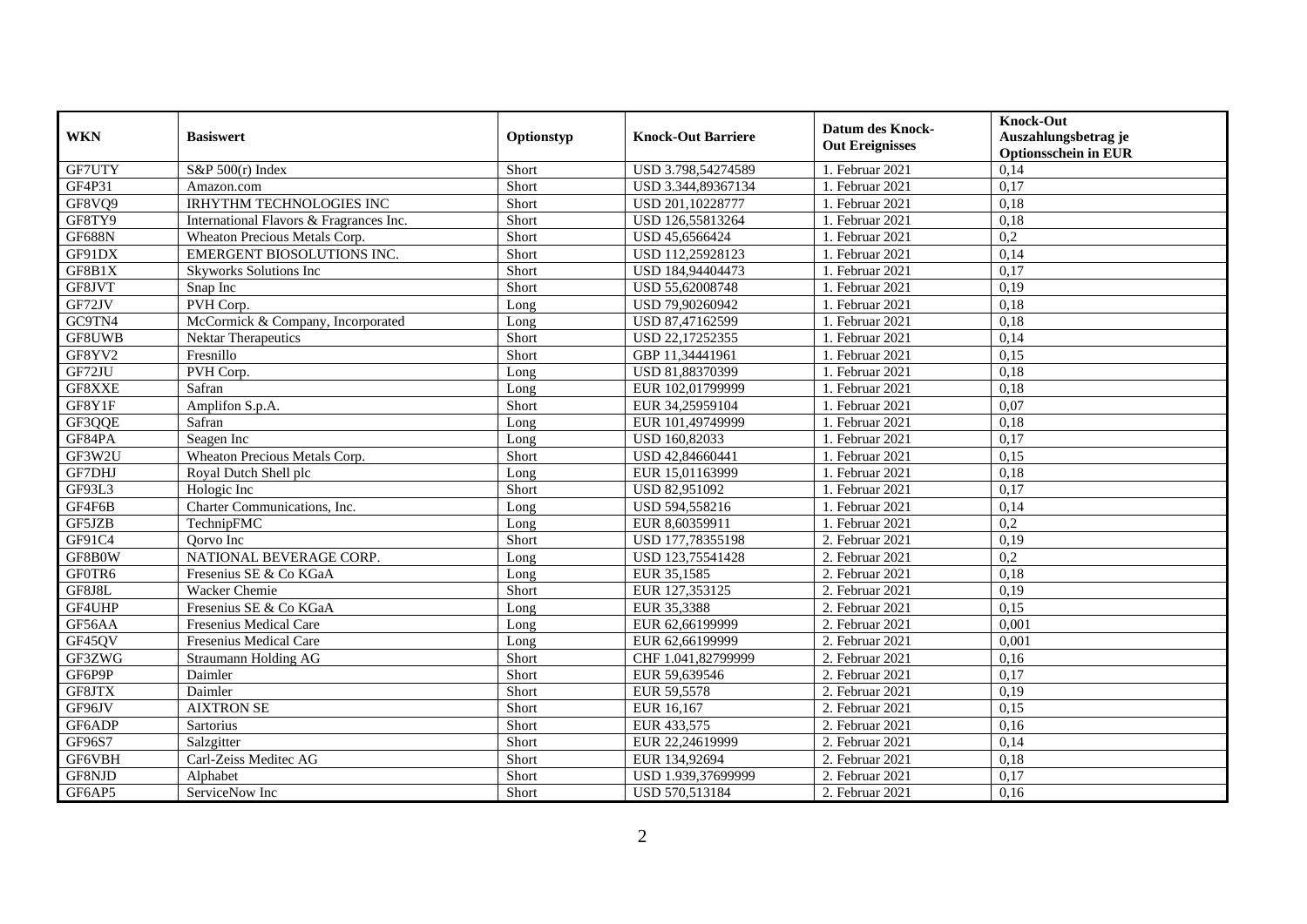| <b>WKN</b>    | <b>Basiswert</b>                    | Optionstyp | <b>Knock-Out Barriere</b> | <b>Datum des Knock-</b><br><b>Out Ereignisses</b> | <b>Knock-Out</b><br>Auszahlungsbetrag je<br><b>Optionsschein in EUR</b> |
|---------------|-------------------------------------|------------|---------------------------|---------------------------------------------------|-------------------------------------------------------------------------|
| GF89UX        | <b>Walt Disney</b>                  | Short      | USD 174,38939999          | 2. Februar 2021                                   | 0,19                                                                    |
| GF96TW        | TWIST BIOSCIENCE CORPORATION        | Short      | USD 188,02161             | 2. Februar 2021                                   | 0,18                                                                    |
| GF8DK3        | Pfizer                              | Long       | USD 34,90499999           | 2. Februar 2021                                   | 0,12                                                                    |
| GF8NJ1        | Macy's, Inc.                        | Long       | <b>USD 14,4158</b>        | 2. Februar 2021                                   | 0,19                                                                    |
| <b>GF9J98</b> | Square                              | Short      | <b>USD 226,3788</b>       | 2. Februar 2021                                   | 0,17                                                                    |
| GF6AME        | Amazon.com                          | Short      | USD 3.409,7376            | 2. Februar 2021                                   | 0,13                                                                    |
| GF8Y0R        | ENSIGN GROUP, INC. (THE)            | Short      | USD 86,58079999           | 2. Februar 2021                                   | 0,15                                                                    |
| GF5069        | <b>IDEXX</b> Laboratories Inc       | Short      | USD 510,88575             | 2. Februar 2021                                   | 0,19                                                                    |
| GF74VP        | <b>Barrick Gold</b>                 | Long       | USD 22,057644             | 2. Februar 2021                                   | 0,2                                                                     |
| GF8DK1        | Pfizer                              | Long       | USD 35,08399999           | 2. Februar 2021                                   | 0,14                                                                    |
| GF7QCA        | Pfizer                              | Long       | USD 34,97302              | 2. Februar 2021                                   | 0,14                                                                    |
| GF8VPC        | Eurofins                            | Short      | EUR 82,45679999           | 2. Februar 2021                                   | 0,17                                                                    |
| GC9FTV        | Oiagen                              | Short      | EUR 46,0925               | 2. Februar 2021                                   | 0,19                                                                    |
| GF53J9        | Fresenius Medical Care              | Long       | EUR 56,14785572           | 2. Februar 2021                                   | 0,16                                                                    |
| GF53J8        | Fresenius Medical Care              | Long       | EUR 57,97737857           | 2. Februar 2021                                   | 0,16                                                                    |
| GF8XZJ        | Fresenius Medical Care              | Long       | EUR 58,37823771           | 2. Februar 2021                                   | 0,16                                                                    |
| GF569J        | Deutsche Börse                      | Short      | EUR 139,638               | 2. Februar 2021                                   | 0,18                                                                    |
| GF8XZG        | Fresenius Medical Care              | Long       | EUR 57,22541778           | 2. Februar 2021                                   | 0.15                                                                    |
| GF6PC6        | CompuGroup Medical SE & Co KgaA     | Short      | EUR 85,13368999           | 2. Februar 2021                                   | 0,17                                                                    |
| GF56A9        | Fresenius Medical Care              | Long       | EUR 60,22583731           | 2. Februar 2021                                   | 0,16                                                                    |
| GF8XZK        | Fresenius Medical Care              | Long       | EUR 61,41037499           | 2. Februar 2021                                   | 0,001                                                                   |
| GF6AJ4        | Sartorius Stedim Biotech            | Short      | EUR 362,23499999          | 2. Februar 2021                                   | 0,19                                                                    |
| GF6JG1        | Fraport                             | Short      | EUR 46,861832             | 2. Februar 2021                                   | 0,19                                                                    |
| <b>GF56A8</b> | <b>Fresenius Medical Care</b>       | Long       | EUR 61,86470421           | 2. Februar 2021                                   | 0,17                                                                    |
| GF05QE        | Fresenius Medical Care              | Long       | EUR 57,08055999           | 2. Februar 2021                                   | 0,16                                                                    |
| GF77UH        | Valeo SA                            | Short      | EUR 32,22623838           | 2. Februar 2021                                   | 0,14                                                                    |
| GF53JA        | Fresenius Medical Care              | Long       | EUR 62,66199999           | 2. Februar 2021                                   | 0,001                                                                   |
| GF53J7        | Fresenius Medical Care              | Long       | EUR 63,30799999           | 2. Februar 2021                                   | 0,001                                                                   |
| GF96M1        | Fresenius SE & Co KGaA              | Long       | EUR 34,632024             | 2. Februar 2021                                   | 0.08                                                                    |
| GF4P3C        | Fresenius SE & Co KGaA              | Long       | EUR 34,41326997           | 2. Februar 2021                                   | 0,09                                                                    |
| GF96M3        | Fresenius SE & Co KGaA              | Long       | EUR 34,41326997           | 2. Februar 2021                                   | 0,2                                                                     |
| GF8YXG        | Fresenius SE & Co KGaA              | Long       | EUR 35,227014             | 2. Februar 2021                                   | 0,001                                                                   |
| GF8XZH        | Fresenius Medical Care              | Long       | EUR 62,98499999           | 2. Februar 2021                                   | 0,17                                                                    |
| GF77MS        | Under Armour, Inc. - Class C        | Short      | USD 15,739774             | 2. Februar 2021                                   | 0,19                                                                    |
| GC7Z4M        | Teva Pharmaceutical Industries Ltd. | Short      | USD 12,52522899           | 2. Februar 2021                                   | 0,19                                                                    |
| GF77GT        | The Trade Desk, Inc.                | Short      | USD 810,184694            | 2. Februar 2021                                   | 0,16                                                                    |
| GF9UR5        | Tesla Inc                           | Short      | USD 856,60619999          | 2. Februar 2021                                   | 0,16                                                                    |
| <b>GF6A78</b> | <b>IDEXX</b> Laboratories Inc       | Short      | USD 513,72108466          | 2. Februar 2021                                   | 0,18                                                                    |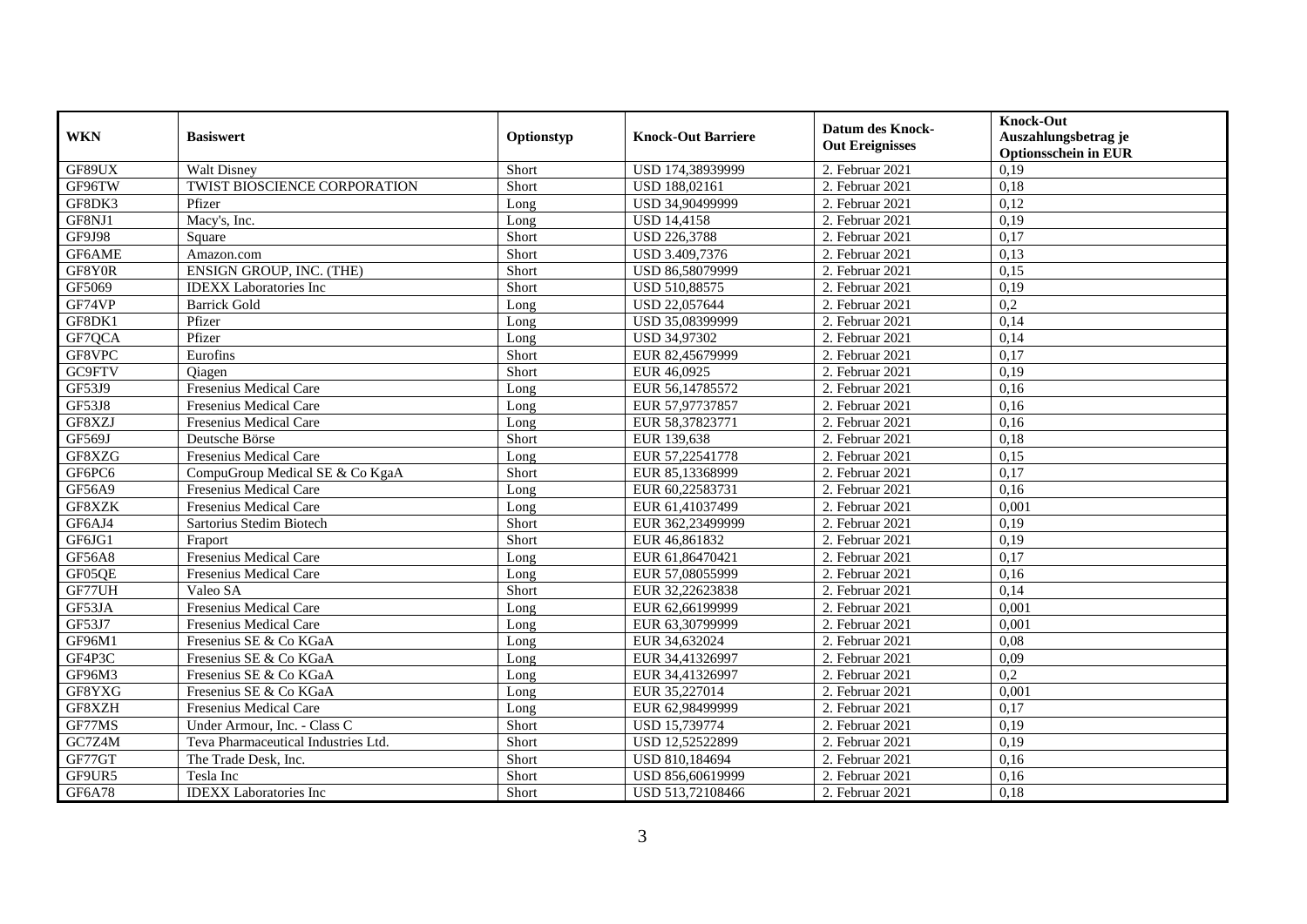| <b>WKN</b>    | <b>Basiswert</b>                                  | Optionstyp | <b>Knock-Out Barriere</b> | <b>Datum des Knock-</b><br><b>Out Ereignisses</b> | <b>Knock-Out</b><br>Auszahlungsbetrag je<br><b>Optionsschein in EUR</b> |
|---------------|---------------------------------------------------|------------|---------------------------|---------------------------------------------------|-------------------------------------------------------------------------|
| GF5BN1        | Silver                                            | Long       | USD 26,69652499           | 2. Februar 2021                                   | 0,14                                                                    |
| <b>GF408R</b> | Deere & Company                                   | Short      | USD 303,16787499          | 2. Februar 2021                                   | $\overline{0.2}$                                                        |
| GF8TY7        | Harley-Davidson                                   | Long       | USD 32,80547316           | 2. Februar 2021                                   | 0,17                                                                    |
| GF4CCJ        | Harley-Davidson                                   | Long       | USD 31,96885563           | 2. Februar 2021                                   | 0,18                                                                    |
| GF5W2Z        | Align Technology, Inc.                            | Short      | USD 563,41437499          | 2. Februar 2021                                   | 0,17                                                                    |
| GF4CCH        | Harley-Davidson                                   | Long       | USD 34,50817798           | 2. Februar 2021                                   | 0,18                                                                    |
| GF4L5M        | <b>Exelon Corporation</b>                         | Short      | USD 42,980512             | 2. Februar 2021                                   | 0,19                                                                    |
| GF8JY3        | OMNICELL, INC.                                    | Short      | USD 135,40381767          | 2. Februar 2021                                   | 0,14                                                                    |
| GF98H4        | MongoDB, Inc.                                     | Short      | <b>USD 392,7</b>          | 2. Februar 2021                                   | 0,15                                                                    |
| GF8DMR        | Halozyme Therapeutics Inc.                        | Short      | USD 48,85149999           | 2. Februar 2021                                   | 0,18                                                                    |
| GF8LSF        | <b>Waters Corporation</b>                         | Short      | USD 290,9685889           | 2. Februar 2021                                   | 0,16                                                                    |
| GF9JA8        | PayPal Holdings, Inc.                             | Short      | USD 247,43673499          | 2. Februar 2021                                   | 0,16                                                                    |
| GF8K04        | MasterCard                                        | Short      | USD 334,55102399          | 2. Februar 2021                                   | 0,17                                                                    |
| GF4L1C        | <b>Cognizant Technology Solutions Corporation</b> | Short      | USD 80,527176             | 2. Februar 2021                                   | 0,19                                                                    |
| GF77XL        | Raymond James Financial, Inc.                     | Short      | USD 104,611788            | 2. Februar 2021                                   | 0,17                                                                    |
| GF9A3X        | NRG Energy, Inc.                                  | Short      | USD 43,07459999           | 2. Februar 2021                                   | 0,19                                                                    |
| <b>GH0KXV</b> | Fraport                                           | Short      | EUR 48,02413802           | 2. Februar 2021                                   | 0,19                                                                    |
| GF8NJR        | Siemens                                           | Short      | EUR 133,80349999          | 2. Februar 2021                                   | 0.15                                                                    |
| GF8JD3        | <b>LVMH</b>                                       | Short      | EUR 531,42665379          | 2. Februar 2021                                   | 0,19                                                                    |
| GF99TY        | Faurecia                                          | Short      | EUR 44,549928             | 2. Februar 2021                                   | 0,18                                                                    |
| GF67QM        | DAX (Performance Index)                           | Short      | EUR 13.894,460399989999   | 2. Februar 2021                                   | 0,16                                                                    |
| GF8NJQ        | Siemens                                           | Short      | EUR 135,813816            | 2. Februar 2021                                   | $\overline{0,2}$                                                        |
| GF72GH        | Exor N.V.                                         | Short      | EUR 64,775304             | 2. Februar 2021                                   | 0,18                                                                    |
| GF67QX        | DAX (Performance Index)                           | Short      | EUR 13.962,570499990001   | 2. Februar 2021                                   | 0,2                                                                     |
| GF5SJ7        | Nokia                                             | Long       | EUR 3,79309979            | 2. Februar 2021                                   | 0,15                                                                    |
| GF5YSE        | DAX (Performance Index)                           | Short      | EUR 14.000,712156         | 2. Februar 2021                                   | 0,19                                                                    |
| GF5SHK        | Nemetschek                                        | Short      | EUR 61,55221964           | 2. Februar 2021                                   | 0,16                                                                    |
| GF5SJA        | Nokia                                             | Long       | EUR 3,8649807             | 2. Februar 2021                                   | 0,2                                                                     |
| GF6JK8        | Siemens                                           | Short      | EUR 133,55547399          | 2. Februar 2021                                   | 0,14                                                                    |
| GF5SNV        | TecDAX (Performance Index)                        | Short      | EUR 3.543,53854499        | 2. Februar 2021                                   | 0,16                                                                    |
| GF6Z73        | Cancom                                            | Short      | EUR 51,4998               | 2. Februar 2021                                   | 0,19                                                                    |
| GF3T8R        | Siemens                                           | Short      | EUR 138,3724              | 2. Februar 2021                                   | 0,19                                                                    |
| GF1VJQ        | Carl-Zeiss Meditec AG                             | Short      | EUR 137,76708999          | 2. Februar 2021                                   | 0,16                                                                    |
| GF79UY        | Dow Jones Industrial Average Index                | Short      | USD 30.816,1482           | 2. Februar 2021                                   | 0,19                                                                    |
| GF2MKK        | DAX (Performance Index)                           | Short      | EUR 13.826,350299989999   | 2. Februar 2021                                   | 0,19                                                                    |
| GF67UA        | Dow Jones Industrial Average Index                | Short      | USD 30.816,1482           | 2. Februar 2021                                   | 0,15                                                                    |
| GF3QS7        | TecDAX (Performance Index)                        | Short      | EUR 3.472,22419199        | 2. Februar $2021$                                 | 0,15                                                                    |
| GF9ZVW        | Plug Power                                        | Long       | USD 61,10445              | 2. Februar 2021                                   | 0,17                                                                    |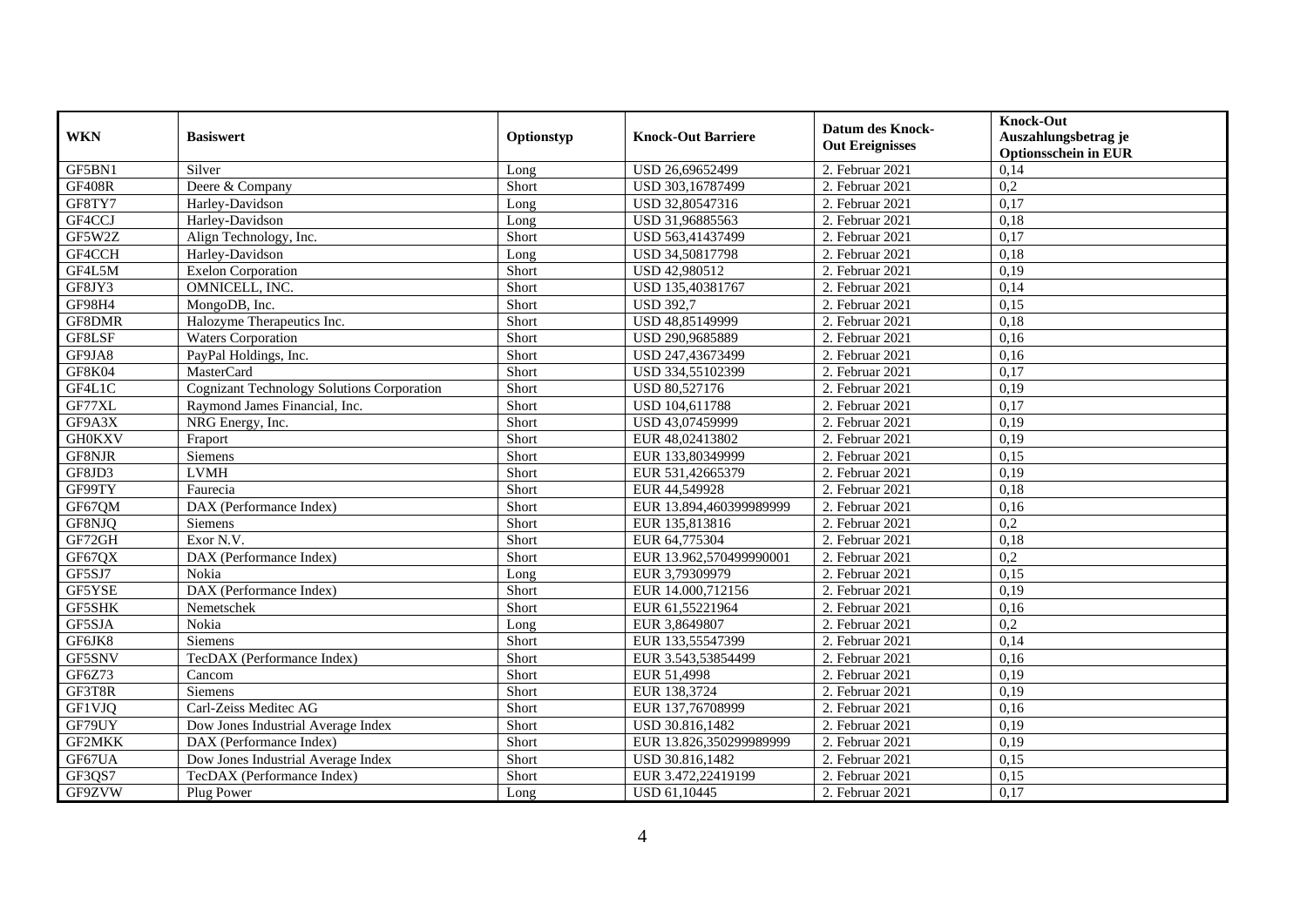| <b>WKN</b>    | <b>Basiswert</b>                 | Optionstyp | <b>Knock-Out Barriere</b> | <b>Datum des Knock-</b><br><b>Out Ereignisses</b> | <b>Knock-Out</b><br>Auszahlungsbetrag je<br><b>Optionsschein in EUR</b> |
|---------------|----------------------------------|------------|---------------------------|---------------------------------------------------|-------------------------------------------------------------------------|
| <b>GF0TQB</b> | <b>Walt Disney</b>               | Short      | USD 178,30461299          | 2. Februar 2021                                   | 0,19                                                                    |
| GF93KU        | Tapestry, Inc.                   | Short      | USD 33,13674              | 2. Februar 2021                                   | 0,17                                                                    |
| GF93K6        | Uber Technologies, Inc.          | Short      | USD 55,98933405           | 2. Februar 2021                                   | 0,17                                                                    |
| GF9A2H        | <b>NXP Semiconductors NV</b>     | Short      | USD 182,02900823          | 2. Februar 2021                                   | 0,15                                                                    |
| GC01HF        | London Stock Exchange Plc        | Long       | GBP 72,35194832           | 2. Februar 2021                                   | 0,15                                                                    |
| GF9ZSS        | <b>Ballard Power Systems Inc</b> | Short      | <b>USD 36,5959</b>        | 2. Februar 2021                                   | $\overline{0,2}$                                                        |
| <b>GF988S</b> | $S\&P 500(r)$ Index              | Short      | USD 3852,31669627         | 2. Februar 2021                                   | 0,19                                                                    |
| GF99T5        | S&P $500(r)$ Index               | Short      | USD 3.849,29763929        | 2. Februar 2021                                   | 0,18                                                                    |
| GF89UY        | Walt Disney                      | Short      | USD 181,38207298          | 2. Februar 2021                                   | 0,19                                                                    |
| GF8B1E        | S&P $500(r)$ Index               | Short      | USD 3.855,71313536        | 2. Februar 2021                                   | 0,18                                                                    |
| GF96K8        | $S\&P 500(r)$ Index              | Short      | USD 3.852,31669627        | 2. Februar 2021                                   | 0,13                                                                    |
| GF7Y3T        | S&P $500(r)$ Index               | Short      | USD 3.859,48695658        | 2. Februar 2021                                   | 0,19                                                                    |
| <b>GF988R</b> | S&P $500(r)$ Index               | Short      | USD 3.849,29763929        | 2. Februar 2021                                   | 0,13                                                                    |
| GF7U71        | SAIA, INC.                       | Short      | USD 190,75733998          | 2. Februar 2021                                   | 0,19                                                                    |
| GF8JSD        | NASDAQ-100 Index                 | Short      | USD 13.549,4748241        | 2. Februar 2021                                   | 0,19                                                                    |
| GF67RT        | NASDAQ-100 Index                 | Short      | USD 13.536,226095419999   | 2. Februar 2021                                   | 0,15                                                                    |
| GF8NDX        | NASDAQ-100 Index                 | Short      | USD 13.513,70325665       | 2. Februar 2021                                   | 0,17                                                                    |
| GF99P8        | <b>SVB</b> Financial Group       | Short      | USD 479,64183123          | 2. Februar 2021                                   | 0,2                                                                     |
| GF8U4A        | $S\&P 500(r)$ Index              | Short      | USD 3.852,31669627        | 2. Februar 2021                                   | 0,1                                                                     |
| GF6RFG        | Lamb Weston Holdings Inc         | Short      | USD 78,87030176           | 2. Februar 2021                                   | 0,18                                                                    |
| GF4LE1        | Alphabet                         | Short      | USD 1.958,39049999        | 2. Februar 2021                                   | 0,19                                                                    |
| GF1QED        | Amazon.com                       | Short      | USD 3.426,45199999        | 2. Februar 2021                                   | $\overline{0,2}$                                                        |
| GF5C7S        | <b>TAL Education Group</b>       | Short      | USD 81,26493998           | 2. Februar 2021                                   | 0,15                                                                    |
| GF72X0        | Qualcomm                         | Short      | USD 165,037812            | 2. Februar 2021                                   | 0,17                                                                    |
| GF77WZ        | Erste Group Bank AG              | Short      | EUR 26,775                | 3. Februar 2021                                   | 0,16                                                                    |
| GF6RKR        | Airbus                           | Short      | EUR 90,485826             | 3. Februar 2021                                   | 0,15                                                                    |
| GF6VB6        | Kion Group AG                    | Short      | EUR 75,134184             | 3. Februar 2021                                   | 0,18                                                                    |
| GF74YJ        | Kion Group AG                    | Short      | EUR 75,134184             | 3. Februar 2021                                   | 0,17                                                                    |
| GF98BV        | Volkswagen AG - Preferred        | Short      | EUR 165,4644              | 3. Februar 2021                                   | 0,16                                                                    |
| GF72GT        | Accor                            | Short      | EUR 29,55959999           | 3. Februar 2021                                   | 0,19                                                                    |
| GF8LUR        | <b>NXP Semiconductors NV</b>     | Short      | USD 181,28583             | 3. Februar 2021                                   | 0,2                                                                     |
| GF4S3Y        | PerkinElmer Inc                  | Long       | USD 148,10739999          | 3. Februar 2021                                   | 0.01                                                                    |
| GF77EN        | W.W. Grainger, Inc.              | Long       | USD 365,125446            | 3. Februar 2021                                   | 0,19                                                                    |
| GC8LV0        | Alphabet                         | Short      | USD 2.010,20017899        | 3. Februar 2021                                   | 0,18                                                                    |
| GF5VF8        | Ericsson                         | Short      | SEK 109,13658999          | 3. Februar 2021                                   | 0,19                                                                    |
| GF9R60        | <b>VERBUND AG</b>                | Short      | EUR 80,8911               | 3. Februar 2021                                   | 0,16                                                                    |
| GF93D2        | Covestro AG                      | Short      | EUR 59,3436               | 3. Februar 2021                                   | 0,19                                                                    |
| GF8YX1        | Argenx $N\overline{V}$           | Short      | EUR 279,097704            | 3. Februar 2021                                   | 0,14                                                                    |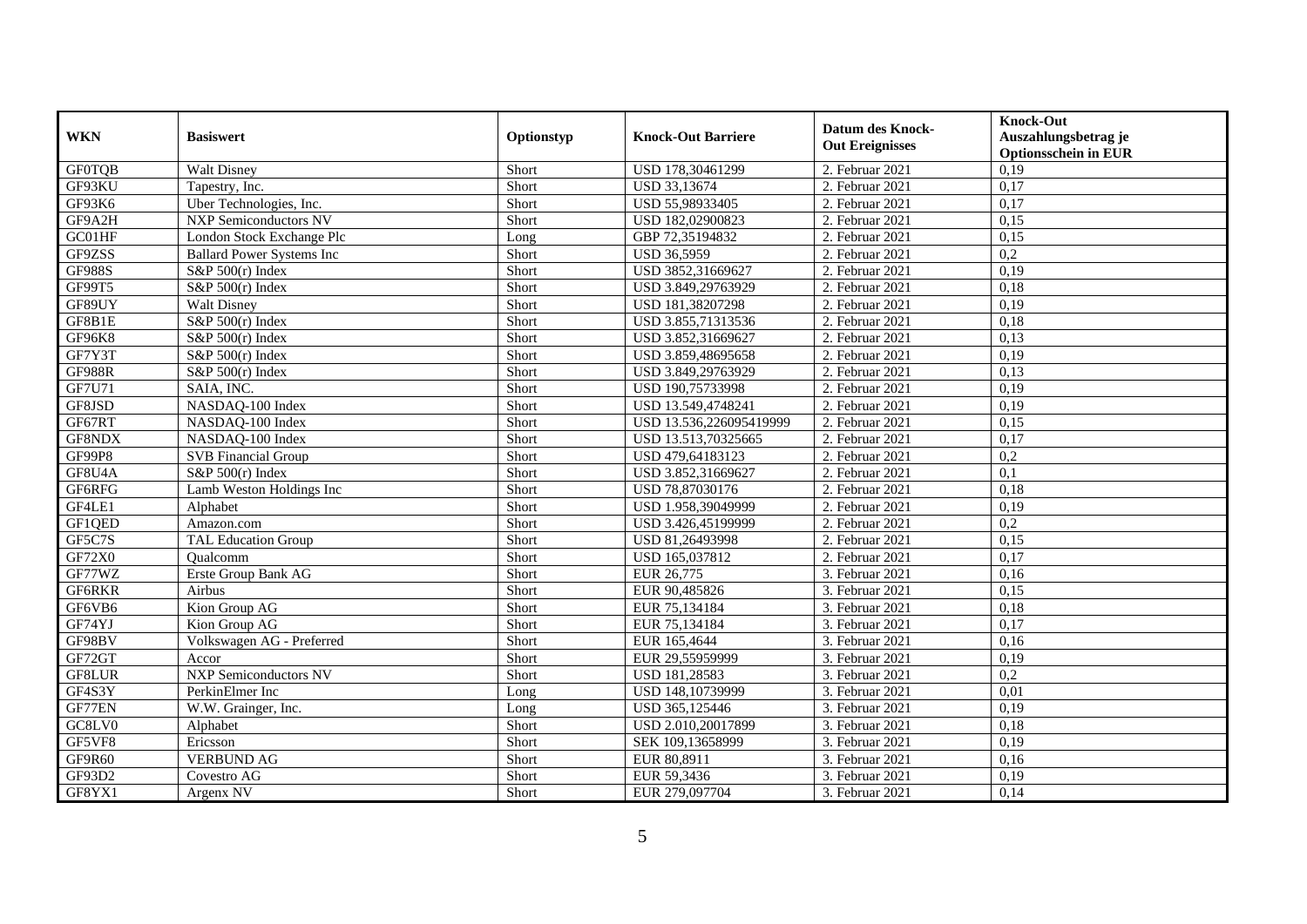| <b>WKN</b>    | <b>Basiswert</b>                    | Optionstyp | <b>Knock-Out Barriere</b> | <b>Datum des Knock-</b><br><b>Out Ereignisses</b> | <b>Knock-Out</b><br>Auszahlungsbetrag je<br><b>Optionsschein in EUR</b> |
|---------------|-------------------------------------|------------|---------------------------|---------------------------------------------------|-------------------------------------------------------------------------|
| GC7J22        | FTSE MIB Index                      | Short      | EUR 22.728,876100000001   | 3. Februar 2021                                   | 0,18                                                                    |
| GF77LP        | Intesa Sanpaolo S.p.A.              | Short      | EUR 1,98552014            | 3. Februar 2021                                   | 0,14                                                                    |
| GF9LL2        | <b>VERBUND AG</b>                   | Short      | EUR 79,305                | 3. Februar 2021                                   | 0,15                                                                    |
| GF91DE        | CNH Industrial N.V.                 | Short      | EUR 11,73051              | 3. Februar 2021                                   | 0,16                                                                    |
| GF8LMJ        | Publicis Groupe SA                  | Short      | EUR 45,5175               | 3. Februar 2021                                   | 0,17                                                                    |
| GF8JE3        | Occidental Petroleum                | Short      | USD 22,33541412           | 3. Februar 2021                                   | 0,17                                                                    |
| GF8JVH        | Hess Corp.                          | Short      | USD 58,66900122           | 3. Februar 2021                                   | 0,2                                                                     |
| GF99T6        | S&P $500(r)$ Index                  | Short      | USD 3.905,89724799        | 3. Februar 2021                                   | 0,19                                                                    |
| GF8VL3        | S&P $500(r)$ Index                  | Short      | USD 3.909,34092699        | 3. Februar 2021                                   | 0,19                                                                    |
| GF99Q5        | Baidu, Inc.                         | Short      | USD 258,0356              | 3. Februar 2021                                   | $\overline{0,2}$                                                        |
| GF91DY        | EMERGENT BIOSOLUTIONS INC.          | Short      | <b>USD 120,2937</b>       | 3. Februar 2021                                   | 0,18                                                                    |
| GF7QJX        | <b>Citizens Financial Group</b>     | Short      | USD 38,96024999           | 3. Februar 2021                                   | 0,19                                                                    |
| GF7DTT        | Cabot Oil & Gas                     | Short      | USD 19,19491873           | 3. Februar 2021                                   | 0,19                                                                    |
| GF8DT7        | <b>EOG</b> Resources                | Short      | USD 56,58144874           | 3. Februar 2021                                   | 0,2                                                                     |
| GF1Z6N        | Vertex Pharmaceuticals Incorporated | Long       | USD 209,180125            | 3. Februar 2021                                   | 0,16                                                                    |
| GF7QN9        | Under Armour, Inc. - Class C        | Short      | USD 16,80999998           | 3. Februar 2021                                   | 0,17                                                                    |
| GF89YD        | Hess Corp.                          | Short      | USD 57,79783198           | 3. Februar 2021                                   | 0,18                                                                    |
| GF74XN        | HCA - THE HEALTHCARE COMPANY        | Short      | USD 173,02433266          | 3. Februar 2021                                   | 0.14                                                                    |
| GF9R4N        | OVERSTOCK.COM, INC.                 | Short      | USD 92,54194318           | 3. Februar 2021                                   | 0,18                                                                    |
| GF4L5V        | Microsoft                           | Short      | USD 244,635514            | 3. Februar 2021                                   | 0,18                                                                    |
| GF8NJE        | Alphabet                            | Short      | USD 2.106,24221974        | 3. Februar 2021                                   | 0,19                                                                    |
| GF99VZ        | Pinduoduo Inc. - ADR                | Short      | USD 198,876314            | 3. Februar 2021                                   | 0,19                                                                    |
| GF8TUD        | Cabot Oil & Gas                     | Short      | USD 19,008108             | 3. Februar 2021                                   | 0,16                                                                    |
| GC9B4P        | <b>Check Point Software</b>         | Long       | USD 125,01988832          | 3. Februar 2021                                   | 0,17                                                                    |
| <b>GF7YHK</b> | Alphabet                            | Short      | USD 2.086,39881271        | 3. Februar 2021                                   | 0,17                                                                    |
| GF6PFE        | Centerpoint Energy Inc.             | Long       | USD 21,03989999           | 3. Februar 2021                                   | 0,19                                                                    |
| GF6Z6U        | Under Armour, Inc. - Class A        | Short      | <b>USD 19,1271</b>        | 3. Februar 2021                                   | 0,18                                                                    |
| GF8YUD        | Valero Energy Corporation           | Short      | <b>USD 60.103908</b>      | 3. Februar 2021                                   | 0,15                                                                    |
| GF99YS        | Momo Inc                            | Short      | USD 17,29267              | 3. Februar 2021                                   | 0,14                                                                    |
| <b>GF7YHN</b> | Under Armour, Inc. - Class A        | Short      | <b>USD 19,03425</b>       | 3. Februar 2021                                   | 0,19                                                                    |
| GF6P38        | <b>BMW</b>                          | Short      | EUR 72,83819999           | 3. Februar 2021                                   | 0,18                                                                    |
| GF8LSZ        | Cimarex Energy Co.                  | Short      | <b>USD 45,9792</b>        | 3. Februar 2021                                   | 0,2                                                                     |
| GF5ZGR        | <b>Avery Dennison Corporation</b>   | Short      | USD 162,73780918          | 3. Februar 2021                                   | 0,14                                                                    |
| <b>GF98D8</b> | Daimler                             | Short      | EUR 64,16657844           | 3. Februar 2021                                   | 0,17                                                                    |
| GF74WF        | Daimler                             | Short      | EUR 63,16780056           | 3. Februar 2021                                   | 0,15                                                                    |
| GF681C        | Daimler                             | Short      | EUR 62,890152             | 3. Februar 2021                                   | 0,15                                                                    |
| GF2AR4        | Covestro AG                         | Short      | EUR 60,67592199           | 3. Februar 2021                                   | 0,2                                                                     |
| GF67QQ        | DAX (Performance Index)             | Short      | EUR 14.122,93132799       | 3. Februar 2021                                   | 0,19                                                                    |